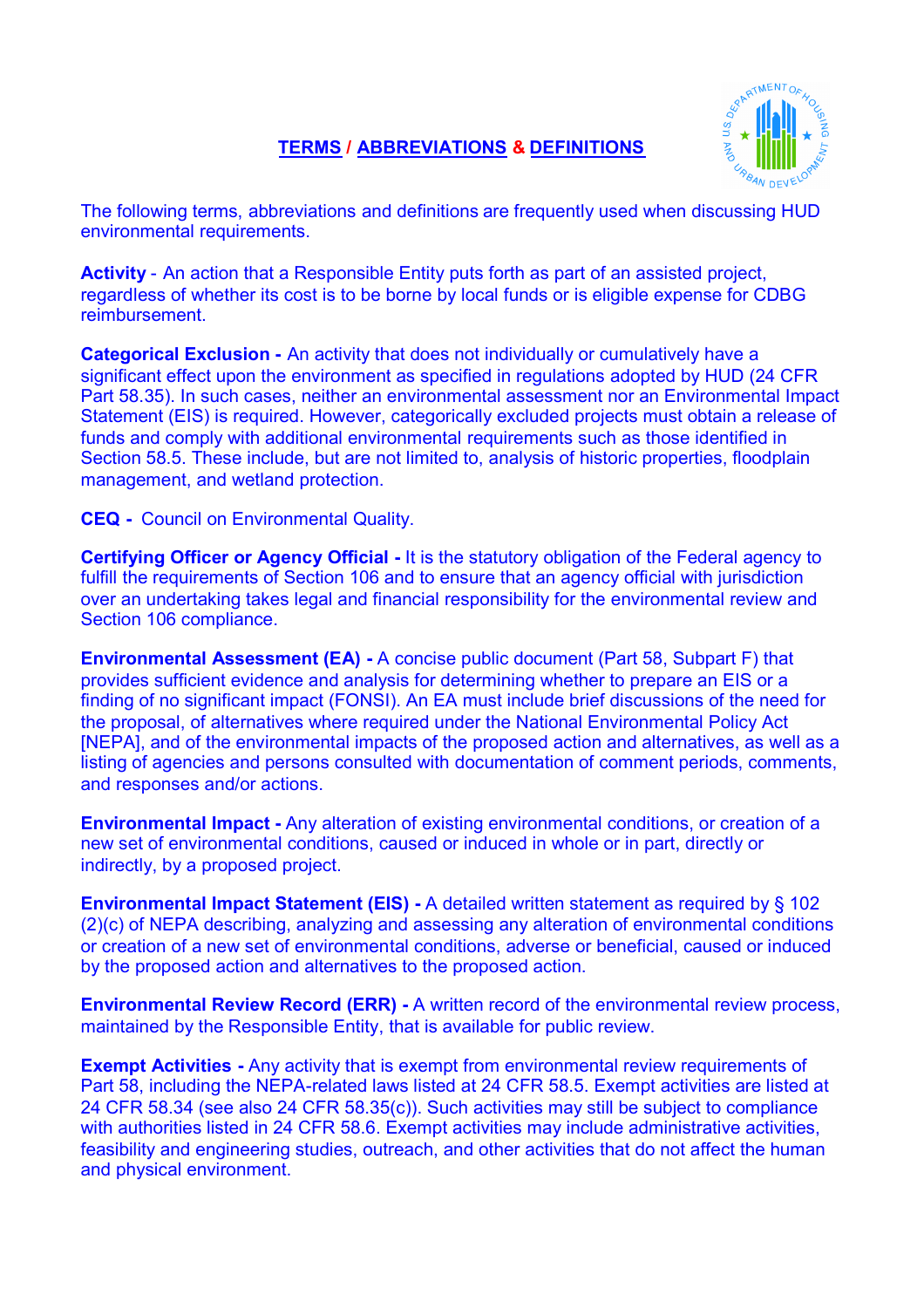**Finding of No Significant Impact (FONSI) -** A document briefly presenting the reasons why an action, not otherwise categorically excluded or exempt, will not have a significant effect on the human environment and for which an EIS is not required to be prepared. The FONSI must include the environmental assessment, or summary of it, and note any other environmental documents related to it. If the assessment is included, the FONSI need not repeat any of the discussion in the assessment but may incorporate it by reference.

**Historic Property -** Any prehistoric or historic district, site, building, structure, or object included in, or eligible for inclusion in, the National Register of Historic Places. This term includes artifacts,records, and remains that are related to and located within such properties.

**Human Environment -** Interpreted comprehensively to include the natural and physical environment and the relationship of people with that environment. This means that economic or social effects are not intended by themselves to require preparation of an EIS. When an EIS is prepared and economic/social and natural or physical environment effects are interrelated, then the EIS will discuss all of these effects on the human environment.

**National Register -** Ordinarily cemeteries, birthplaces, graves of historical figures, properties owned by religious institutions or used for religious purposes, structures that have been moved from their original location, reconstructed historic buildings, properties primarily commemorative in nature, and properties that have achieved significance within the past 50 years shall not be considered eligible for the National Register. However, such properties will qualify if they are integral parts of districts that do meet the criteria or if they fall within the following categories:

- **a.** A religious property deriving primary significant from architectural or artistic distinction or historical importance;
- **b.** A building or structure removed from its original location but which is primarily significant for architectural value, or which is the surviving structure most importantly associated with a historic person or event;
- **c.** A birthplace or grave of a historical figure of outstanding importance if there is no appropriate site or building directly associated with his or her productive life;
- **d.** A cemetery which derived its primary importance from graves of persons of transcendent importance, from age, from distinctive design features, or from association with historic events;
- **e.** A reconstructed building when accurately executed in a suitable environment and presented in a dignified manner as part of a restoration master plan, and when no other building orstructure with the same association has survived;
- **f.** A property primarily commemorative in intent if design, age, tradition, or symbolic value has invested it with its own exceptional significance;
- **g.** A property achieving significance within the past 50 years if it is of exceptional importance.